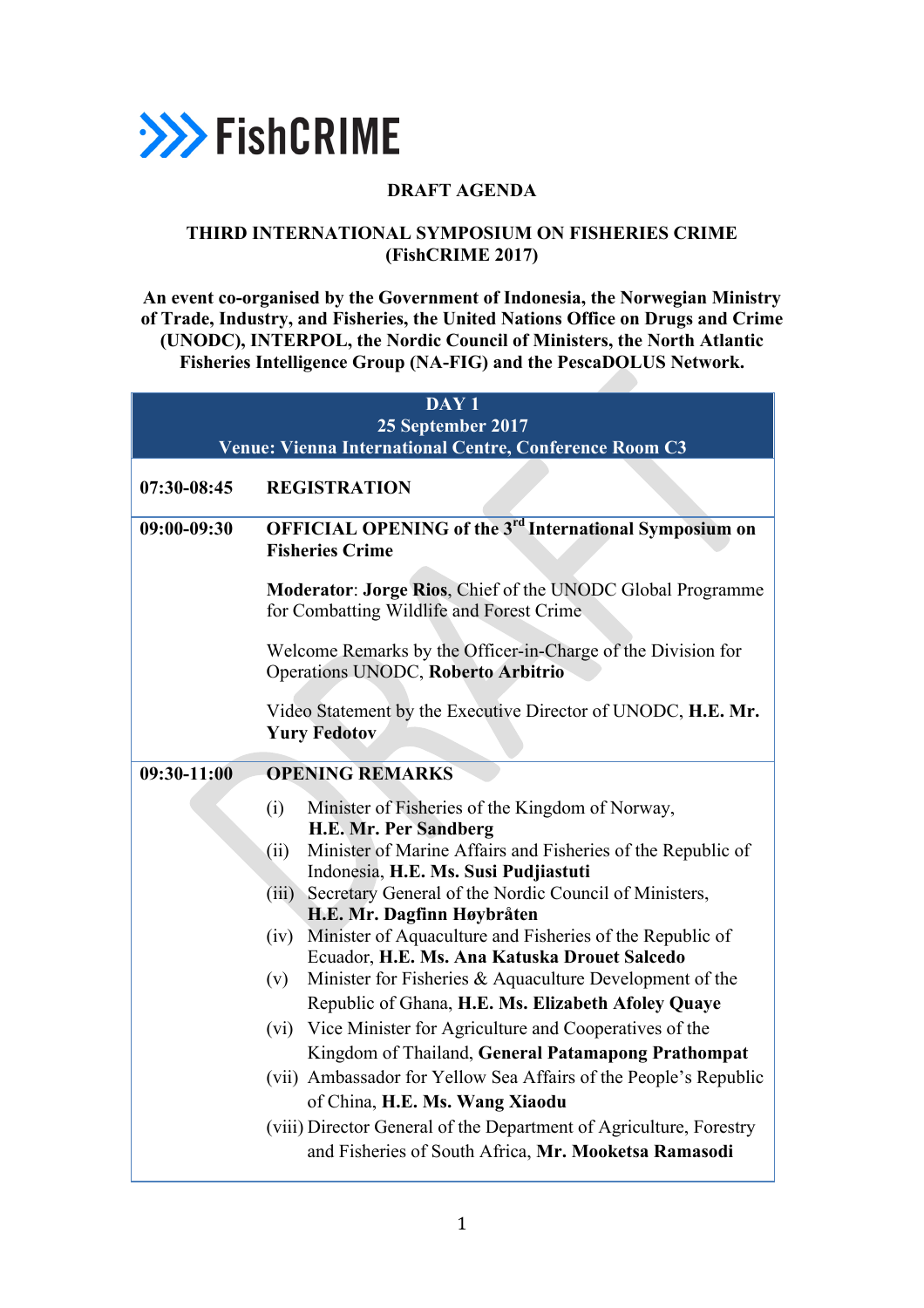| 11:00-11:30     | <b>OFFICIAL PHOTO</b> (Rotunda)<br><b>COFFEE BREAK</b> $(2^{nd}$ Floor)                                                                                                                                                                                                                                                                                         |
|-----------------|-----------------------------------------------------------------------------------------------------------------------------------------------------------------------------------------------------------------------------------------------------------------------------------------------------------------------------------------------------------------|
| $11:30-12:00$   | <b>SETTING THE SCENE: THE GLOBAL CHALLENGE OF</b><br><b>ADDRESSING FISHERIES CRIME</b>                                                                                                                                                                                                                                                                          |
|                 | Gunnar Stølsvik, Head of Project, Norwegian Ministry of Trade,<br><b>Industry and Fisheries</b><br>Mas Achmad Santosa, Head of the Presidential Task Force to<br>Combat Illegal Fishing of the Republic of Indonesia                                                                                                                                            |
| 12:00-13:30     | <b>LUNCH</b>                                                                                                                                                                                                                                                                                                                                                    |
| 12:45-13:30     | <b>SIDE EVENT: FishNET - Fisheries Crime Training</b><br>organized by the UNODC Global Programme for Combatting<br>Wildlife and Forest Crime and the UNODC Container Control<br>Programme                                                                                                                                                                       |
|                 | Room C0739 $(7th$ Floor)                                                                                                                                                                                                                                                                                                                                        |
| $13:30 - 14:30$ | <b>SESSION 1</b>                                                                                                                                                                                                                                                                                                                                                |
|                 | <b>LAUNCH OF REPORT Chasing Red Herrings: The Impact of</b><br><b>Secrecy in the Fisheries Sector</b>                                                                                                                                                                                                                                                           |
|                 | <b>Moderator: Jorge Rios, Chief of the UNODC Global Programme</b><br>for Combatting Wildlife and Forest Crime                                                                                                                                                                                                                                                   |
|                 | Presentation from Eve de Coning, INTERPOL Fisheries Crime<br>Working Group Capacity Building and Awareness Raising Project                                                                                                                                                                                                                                      |
|                 | Comments by INTERPOL, NA-FIG, UNODC                                                                                                                                                                                                                                                                                                                             |
| 14:30-15:45     | <b>SESSION 2</b>                                                                                                                                                                                                                                                                                                                                                |
|                 | <b>CASES ON ECONOMIC CRIME IN FISHERIES</b>                                                                                                                                                                                                                                                                                                                     |
|                 | <b>Moderator: Jorge Rios, Chief of the UNODC Global Programme</b><br>for Combatting Wildlife and Forest Crime                                                                                                                                                                                                                                                   |
|                 | <b>Matthew R Amsden, U.S Internal Revenue Service: The</b><br>Codfather case<br>Sølvi Albrigtsen, North Atlantic Fisheries Intelligence Group:<br>Tax fraud in Norwegian fisheries<br><b>Marcus Asner:</b> The Bengis Restitution Award<br>Thembalethu Vico, Department of Agriculture, Forestry and<br>Fisheries of South Africa: The Bengis Restitution Award |
| 15:45-16:15     | <b>COFFEE BREAK</b> (4 <sup>th</sup> Floor)                                                                                                                                                                                                                                                                                                                     |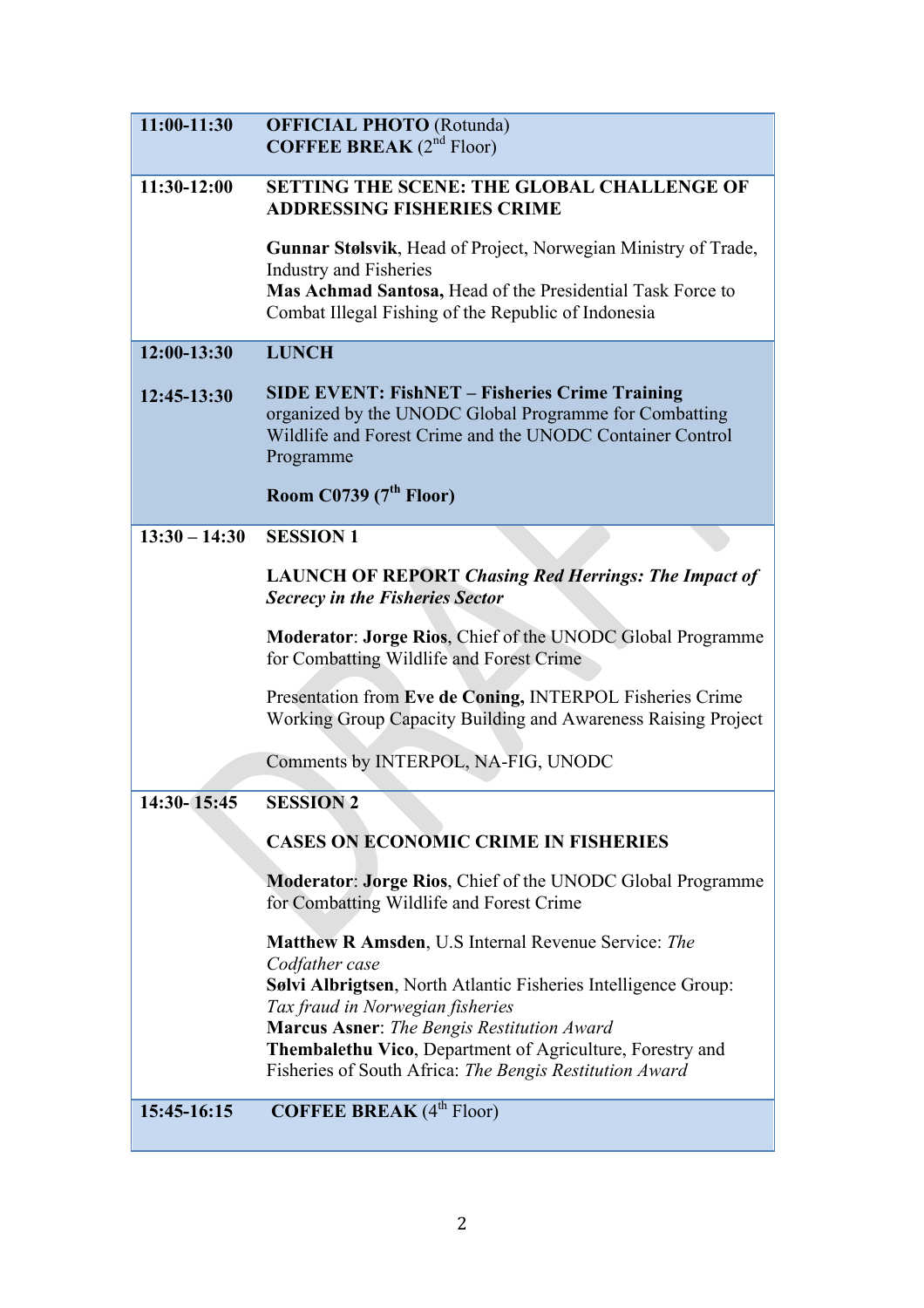| $16:15 - 17:00$ | <b>SESSION 3</b>                                                                                                                                                                                                          |
|-----------------|---------------------------------------------------------------------------------------------------------------------------------------------------------------------------------------------------------------------------|
|                 |                                                                                                                                                                                                                           |
|                 | <b>CATEGORIES OF ASSOCIATED CRIMES IN THE</b><br><b>FISHERIES VALUE CHAIN</b>                                                                                                                                             |
|                 | Presentation from Tim Steele, Senior Advisor,<br>Anti-Corruption, UNODC                                                                                                                                                   |
| $17:00 - 17:30$ | <b>SESSION 4</b>                                                                                                                                                                                                          |
|                 | <b>CASES ON TRANSNATIONAL ORGANIZED FISHERIES</b><br><b>CRIME</b>                                                                                                                                                         |
|                 | <b>Moderator: Jorge Rios, Chief of the UNODC Global Programme</b><br>for Combatting Wildlife and Forest Crime                                                                                                             |
|                 | Bernard Liedermann, Department of Agriculture, Forestry and<br>Fisheries of South Africa: Abalone poaching in South Africa<br>Gary Orr, Ministry of Primary Industries of New Zealand: Abalone<br>poaching in New Zealand |
|                 | Moenieba Isaacs, University of Western Cape: Abalone poaching<br>and small scale fisheries                                                                                                                                |
| 18:00-20:00     | <b>RECEPTION</b> on "The Role of Nordic Cooperation in the Global                                                                                                                                                         |
|                 | <b>Fight against Fisheries Crime"</b>                                                                                                                                                                                     |
|                 | hosted by the Nordic Council of Ministers, NA-FIG and<br>PescaDOLUS                                                                                                                                                       |
|                 | <b>Mozart Room (VIC Restaurant, Ground floor)</b>                                                                                                                                                                         |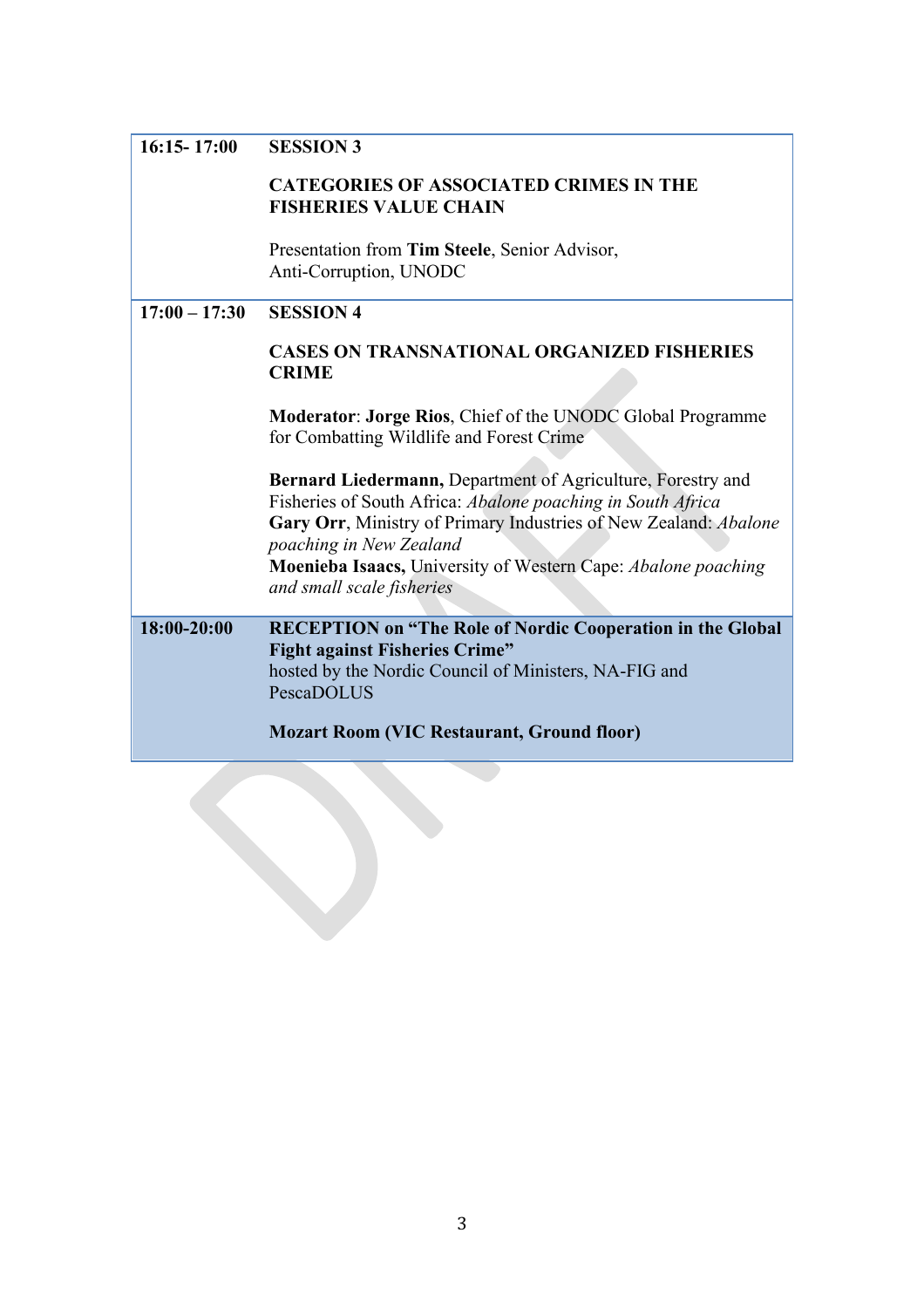|              | DAY <sub>2</sub>                                                                                                                                                                                                                                                                                                                                                                                                                                        |
|--------------|---------------------------------------------------------------------------------------------------------------------------------------------------------------------------------------------------------------------------------------------------------------------------------------------------------------------------------------------------------------------------------------------------------------------------------------------------------|
|              | 26 September 2017                                                                                                                                                                                                                                                                                                                                                                                                                                       |
|              | Venue: Vienna International Centre, Conference Room C3                                                                                                                                                                                                                                                                                                                                                                                                  |
| $9:00-10:15$ | <b>SESSION 1</b>                                                                                                                                                                                                                                                                                                                                                                                                                                        |
|              | <b>CASES ON TRANSNATIONAL ORGANIZED FISHERIES</b><br><b>CRIME</b> (cont.)                                                                                                                                                                                                                                                                                                                                                                               |
|              | Moderator: Olga Kuzmianok, UNODC Global Programme for<br>Combatting Wildlife and Forest Crime                                                                                                                                                                                                                                                                                                                                                           |
|              | Murray Bauer, NOAA: Illegal Crab trafficking<br>Lars Fause, Chief Prosecutor, Norway: The Senator and Juras<br>Vilkas cases<br>Crime in the Mexican totoaba fishery (TBC)<br><b>Miguel Angel Pacheco, Guardia Civil of Spain: Glass Eels</b><br>Nick Branigan, HM Revenue and Customs: Razor clams<br>trafficking in the UK                                                                                                                             |
| 10:15-10:45  | <b>COFFEE BREAK</b> (4 <sup>th</sup> Floor)                                                                                                                                                                                                                                                                                                                                                                                                             |
| 10:45-12:00  | <b>SESSION 2</b>                                                                                                                                                                                                                                                                                                                                                                                                                                        |
|              | <b>TRAFFICKING IN PERSONS IN THE FISHING</b><br><b>INDUSTRY</b>                                                                                                                                                                                                                                                                                                                                                                                         |
|              | <b>Moderator: Rebecca Surtees, NEXUS Insitute</b>                                                                                                                                                                                                                                                                                                                                                                                                       |
|              | <b>Steve Trent</b> , Environmental Justice Foundation, The<br>environmental drivers of human trafficking in fisheries<br>Vichuta Ly, Legal Support for Children and Women Cambodia:<br>The Giant Ocean case<br>Anna Tsitsina, UNODC: Outcomes of the Indonesia pilot<br>workshop for criminal justice practitioners on investigating<br>trafficking in persons in the fishing industry<br>Mark Getchell, IOM, Counter Trafficking Response in Indonesia |
| 12:00-13:30  | <b>LUNCH</b>                                                                                                                                                                                                                                                                                                                                                                                                                                            |
| 12:00-13:30  | <b>SIDE EVENT: "Professional Coastguards: Tracking Maritime</b><br>Crime on the Sea" organized by the UNODC Global Maritime<br>Crime Programme<br>Room C0739 (7 <sup>th</sup> floor)                                                                                                                                                                                                                                                                    |
|              |                                                                                                                                                                                                                                                                                                                                                                                                                                                         |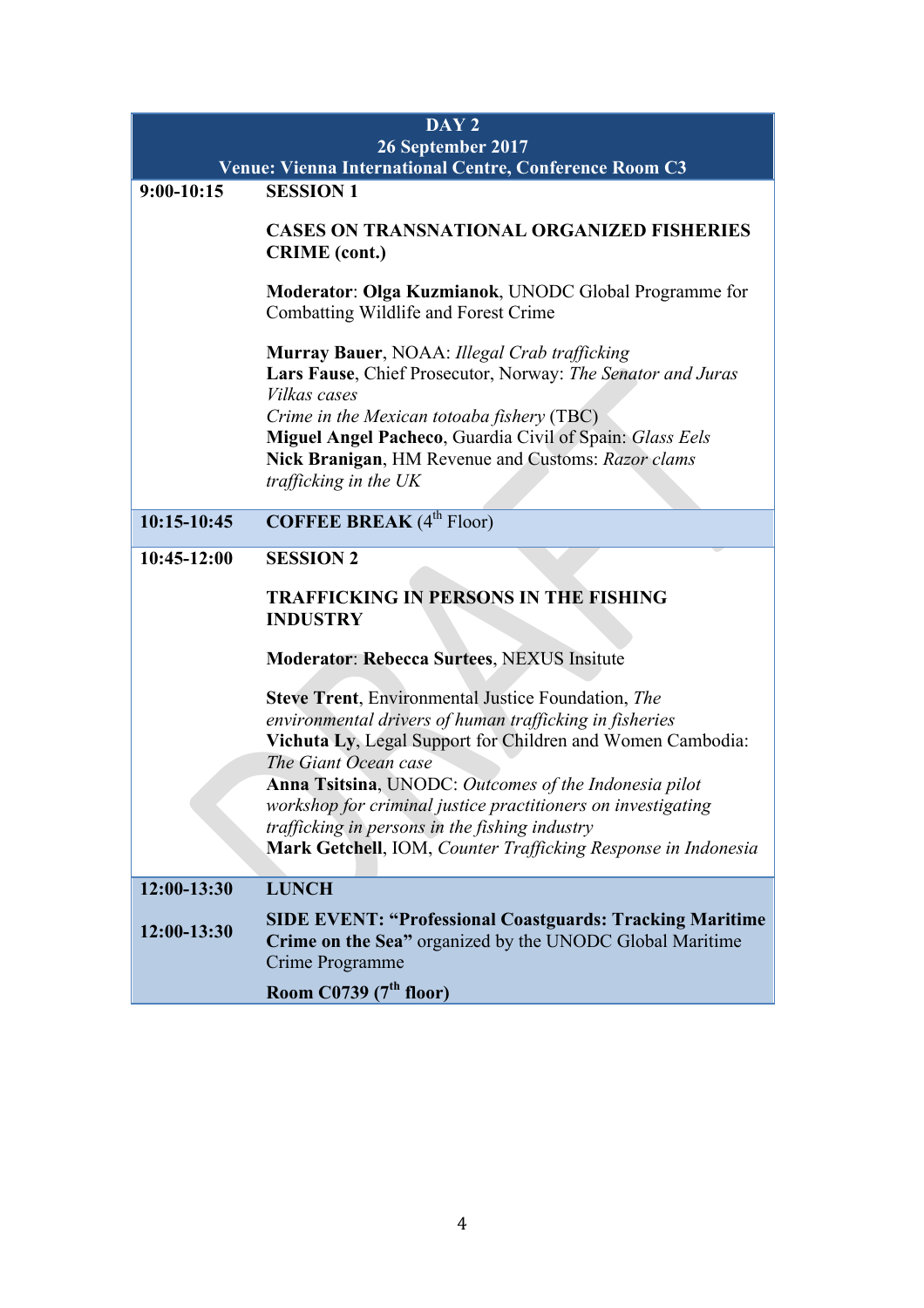| 13:30-14:00  | <b>SESSION 3</b>                                                                                                                                                                         |
|--------------|------------------------------------------------------------------------------------------------------------------------------------------------------------------------------------------|
|              | <b>CURRENT INITIATIVES ON STRENGTHENING</b><br><b>CAPACITY</b>                                                                                                                           |
|              | <b>Moderator: Tim Steele, Senior Advisor, Anti-Corruption,</b><br><b>UNODC</b>                                                                                                           |
|              | Emma Witbooi, PescaDOLUS: PescaDOLUS Fisheries Crime<br><b>Research Network</b><br>Naftalia Siregar, SATGAS115: The Indonesian FishFORCE                                                 |
|              | Academy<br>Farah Obaidullah, The Women4Oceans network                                                                                                                                    |
| 14:00-15:00  | <b>SESSION 4</b>                                                                                                                                                                         |
|              | THE ROLE AND ACTIVITIES OF IGOs TO ASSIST<br><b>STATES TO COMBAT FISHERIES CRIME</b>                                                                                                     |
|              | Moderator: Tim Steele, Senior Advisor, Anti-Corruption,<br><b>UNODC</b>                                                                                                                  |
|              | <b>Blaise Kuemlangan, FAO</b><br>Jean-Marie Kagabo, ILO<br>Mr. Deon Burger, INTERPOL<br>Mr. Jorge Rios, UNODC<br><b>Antonia Leroy, OECD</b>                                              |
|              |                                                                                                                                                                                          |
| 15:00-15:30  | <b>COFFEE BREAK</b> (4 <sup>th</sup> Floor)                                                                                                                                              |
| 15:30 -16:30 | THE WAY FORWARD: HIGH LEVEL PANEL<br><b>DISCUSSION</b>                                                                                                                                   |
|              | Moderator: Vidar J. Landmark, Director General of the<br>Department of Fisheries and Aquaculture at the Norwegian<br>Ministry of Trade, Industry and Fisheries                           |
|              | (i) Minister of Aquaculture and Fisheries of the Republic of                                                                                                                             |
|              | Ecuador, H.E. Ms. Ana Katuska Drouet<br>(ii) Minister for Fisheries & Aquaculture Development of the                                                                                     |
|              | Republic of Ghana, H.E. Ms. Elizabeth Afoley Quaye<br>(iii) Minister of Marine Affairs and Fisheries of the Republic of<br>Indonesia H. E. Ms. Susi Pudjiastuti                          |
|              | (iv) Ambassador for Yellow Sea affairs of the People's Republic                                                                                                                          |
|              | of China, H.E. Ms. Wang Xiaodu<br>(v) Director General of Department of Fisheries at the Ministry of<br>Agriculture and Cooperatives of the Kingdom of Thailand,<br>Mr. Adisorn Promthep |